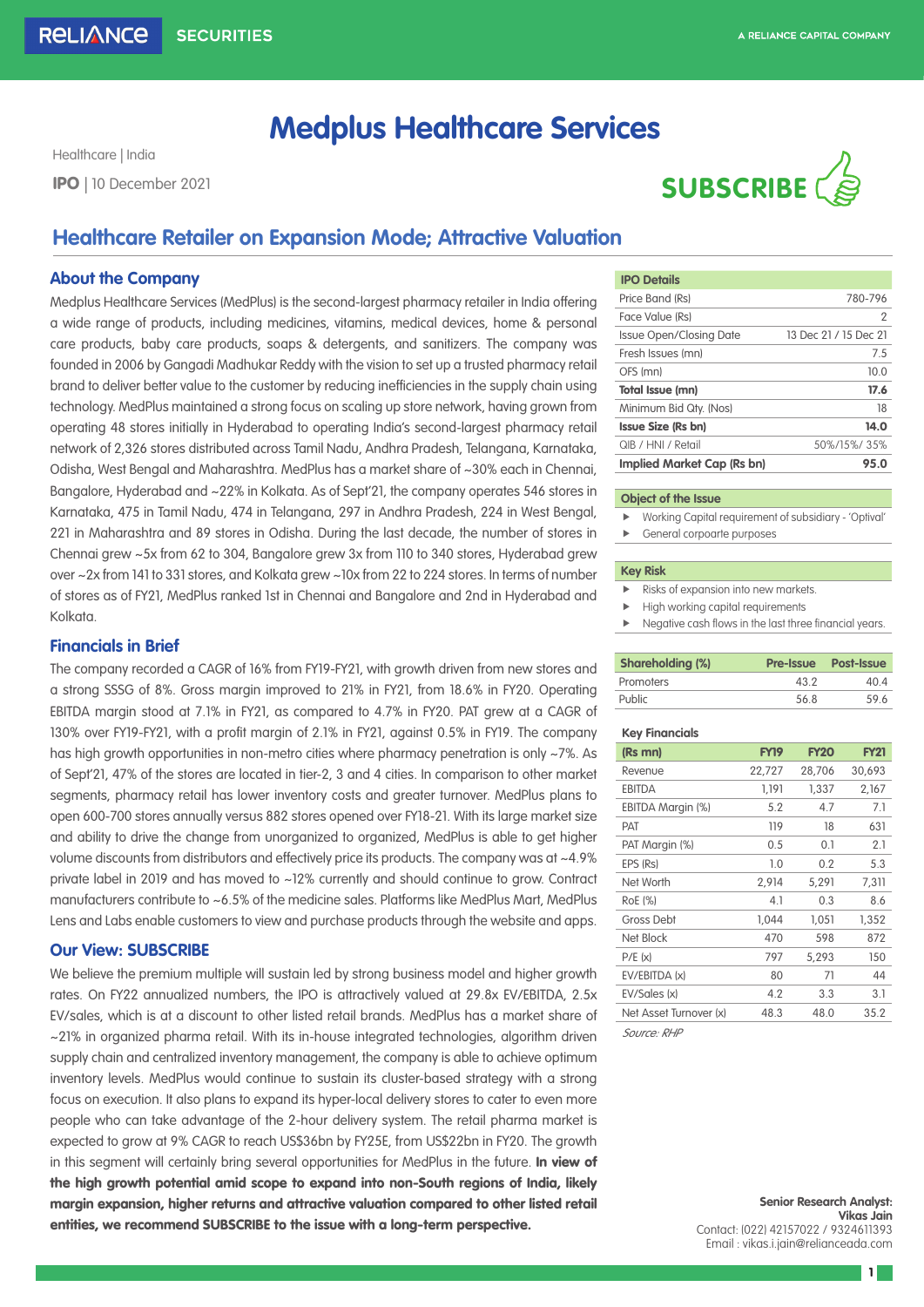

**Exhibit 1: No of Store as of FY21 Exhibit 2: Market share in Organized Retail Pharmacy**





*Source: RHP Source: RHP*







**2**